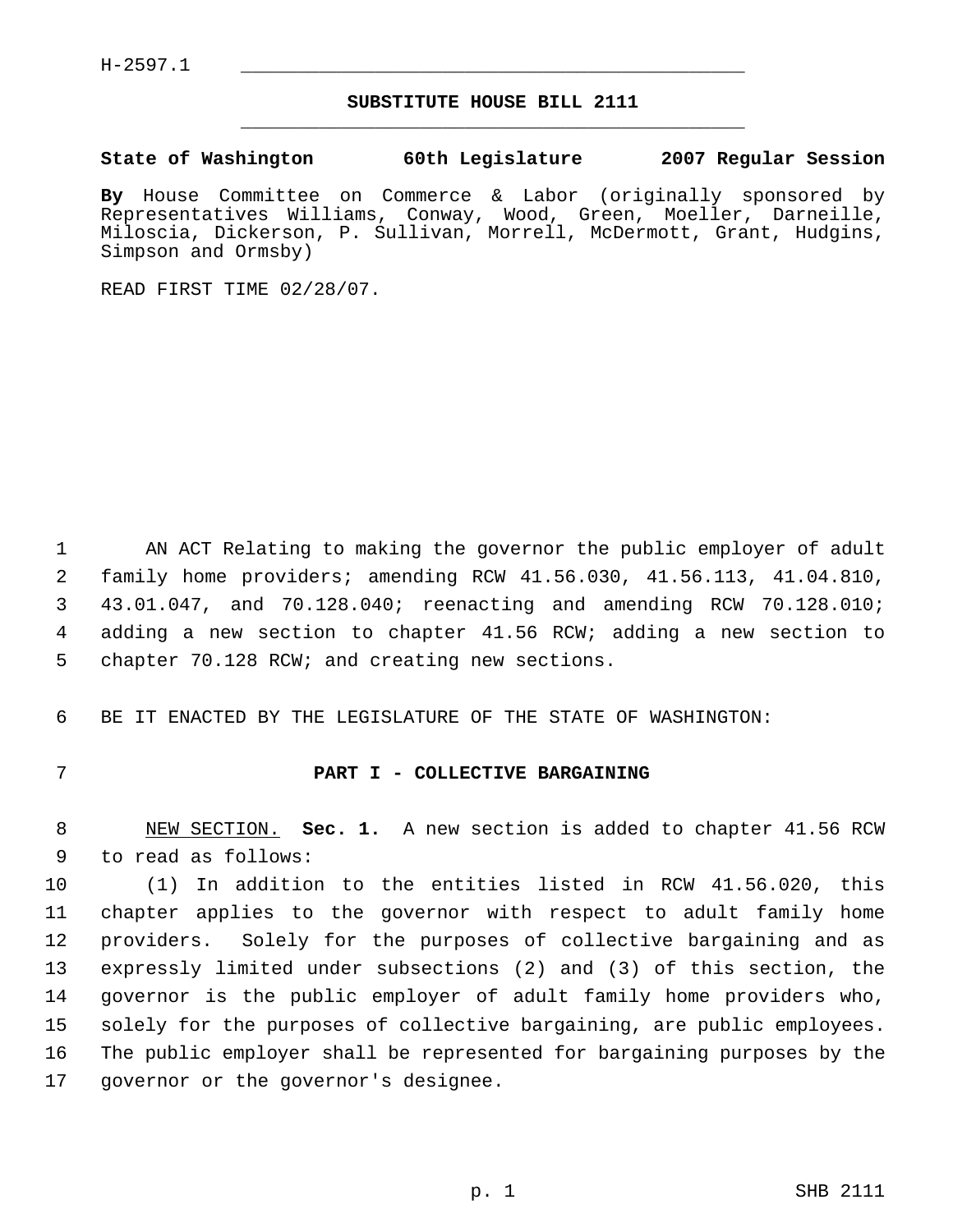(2) There shall be collective bargaining, as defined in RCW 41.56.030, between the governor and adult family home providers, except as follows:

 (a) A statewide unit of all adult family home providers is the only unit appropriate for purposes of collective bargaining under RCW 41.56.060.

 (b) The exclusive bargaining representative of adult family home providers in the unit specified in (a) of this subsection shall be the organization certified by the commission as the sole representative after the commission conducts a cross-check comparing bargaining authorization cards against the department of social and health services' records and finds that majority support for the organization exists.

 (i) The commission shall grant a prospective representative intervener status if that organization submits authorization cards from a majority of adult family home providers in the unit within five days of the initial request for recognition.

 (ii) In the event that two or more prospective representatives have valid authorization cards from the same individual within the unit, the commission shall add the cards to both organizations' total number of authorization cards.

 (iii) In the event that the commission finds that there is majority support for more than one organization, the commission shall certify the organization with the greatest number of authorization cards as the exclusive bargaining representative. If the commission finds that there is majority support for more than one organization and that there is a tie, the commission shall hold a run-off election to determine the organization to be certified as the exclusive bargaining representative.

 (c) Notwithstanding the definition of "collective bargaining" in RCW 41.56.030(4), the scope of collective bargaining for adult family home providers under this section shall be limited solely to: (i) Economic compensation, such as manner and rate of subsidy and reimbursement, including tiered reimbursements; (ii) health and welfare benefits; (iii) professional development and training; (iv) labor- management committees; (v) grievance procedures; and (vi) other economic matters. Retirement benefits shall not be subject to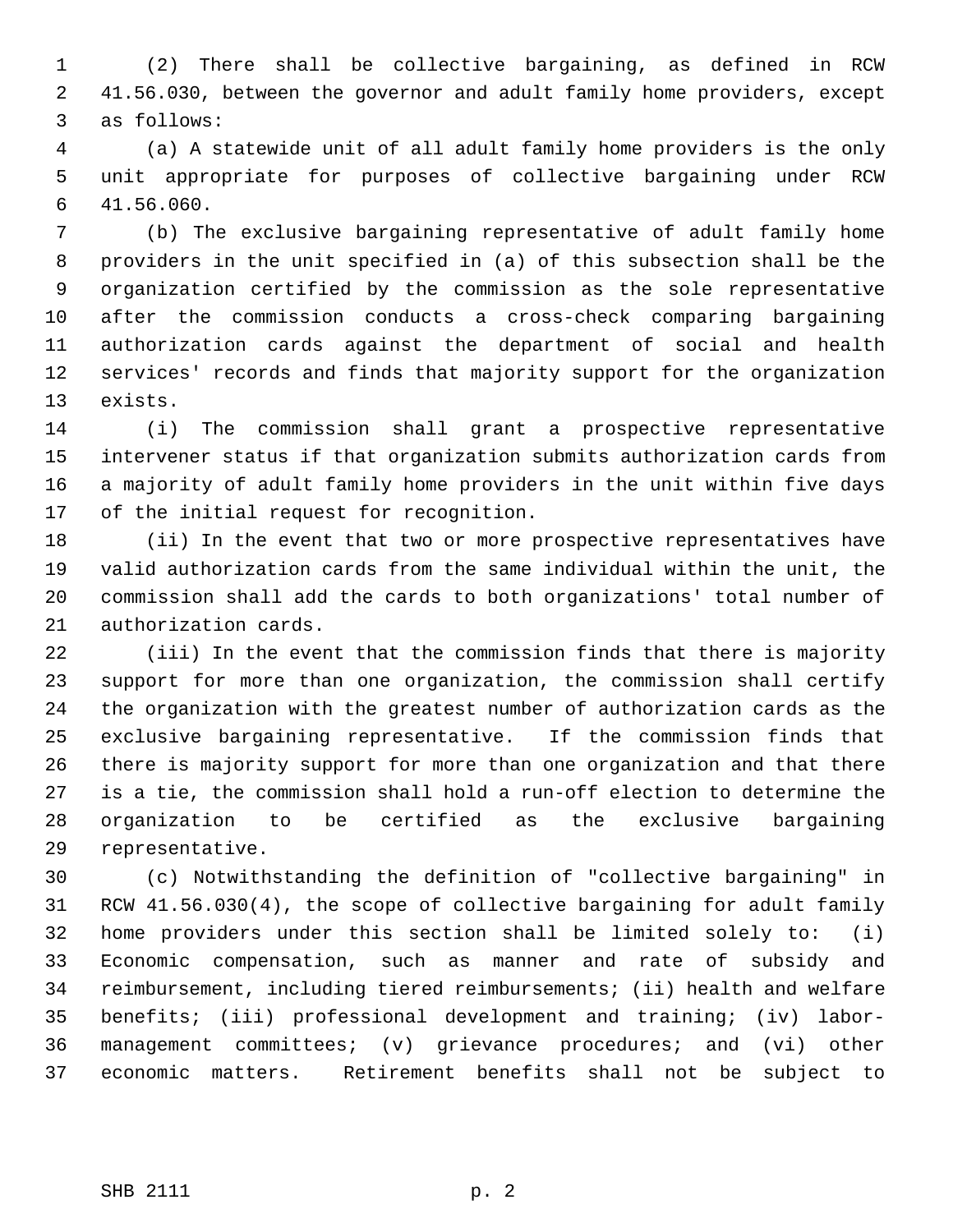collective bargaining. By such obligation neither party shall be compelled to agree to a proposal or be required to make a concession unless otherwise provided in this chapter.

 (d) In addition to the entities listed in the mediation and interest arbitration provisions of RCW 41.56.430 through 41.56.470 and 41.56.480, the provisions apply to the governor or the governor's designee and the exclusive bargaining representative of adult family 8 home providers, except that:

 (i) In addition to the factors to be taken into consideration by an interest arbitration panel under RCW 41.56.465, the panel shall consider the financial ability of the state to pay for the compensation and benefit provisions of a collective bargaining agreement.

 (ii) The decision of the arbitration panel is not binding on the legislature and, if the legislature does not approve the request for funds necessary to implement the compensation and benefit provisions of the arbitrated collective bargaining agreement, the decision is not binding on the state.

(e) Adult family home providers do not have the right to strike.

 (3) Adult family home providers who are public employees solely for the purposes of collective bargaining under subsection (1) of this section are not, for that reason, employees of the state for any other purpose. This section applies only to the governance of the collective bargaining relationship between the employer and adult family home providers as provided in subsections (1) and (2) of this section.

(4) This section does not create or modify:

 (a) The department's authority to establish a plan of care for each consumer or its core responsibility to manage long-term care services under chapter 70.128 RCW, including determination of the level of care that each consumer is eligible to receive. However, at the request of the exclusive bargaining representative, the governor or the governor's designee appointed under chapter 41.80 RCW shall engage in collective bargaining, as defined in RCW 41.56.030(4), with the exclusive bargaining representative over how the department's core responsibility affects hours of work for adult family home providers. This subsection shall not be interpreted to require collective bargaining over an individual consumer's plan of care;

 (b) The department's obligation to comply with the federal medicaid statute and regulations and the terms of any community-based waiver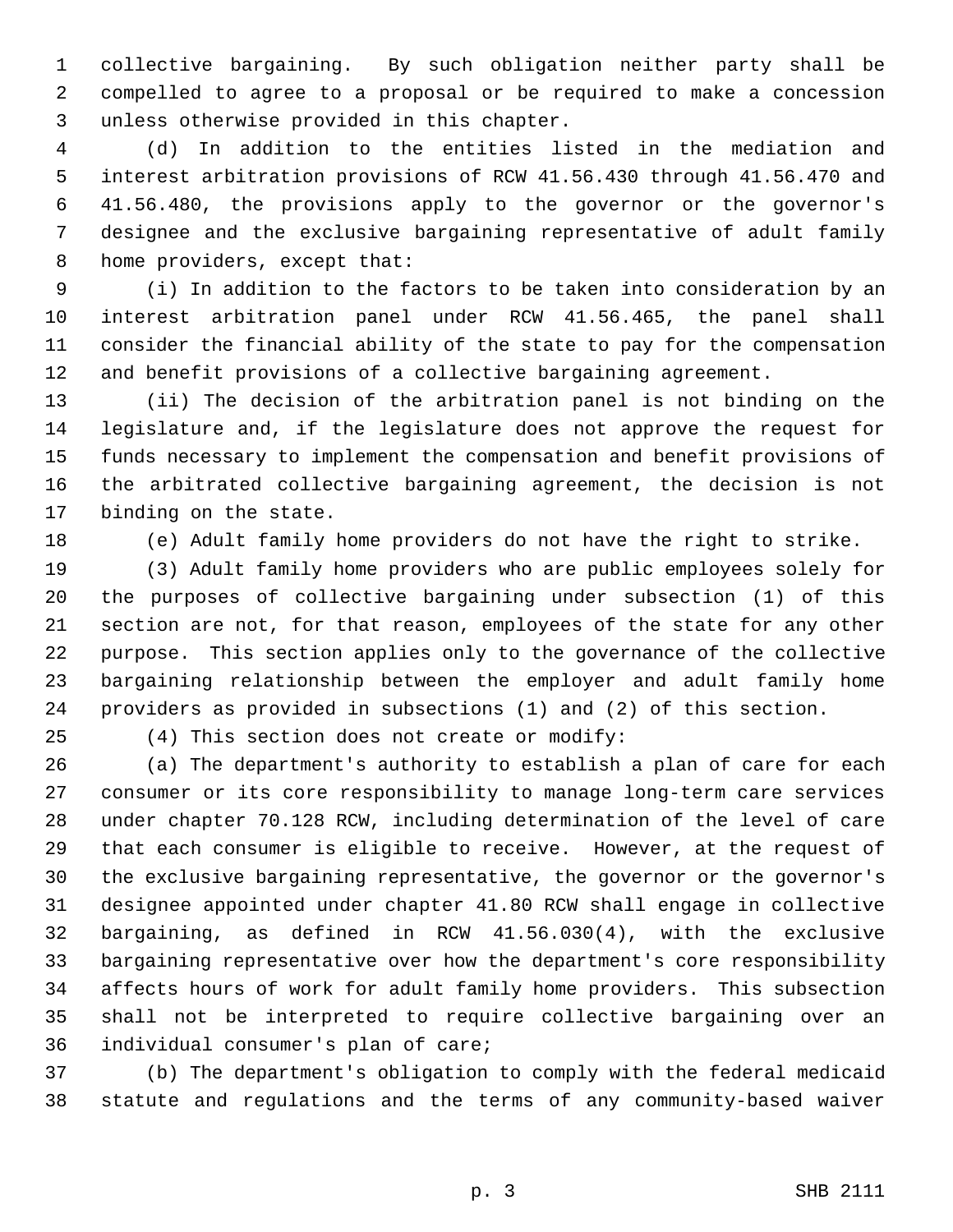granted by the federal department of health and human services and to ensure federal financial participation in the provision of the services;

 (c) The legislature's right to make programmatic modifications to the delivery of state services under chapter 70.128 RCW, including standards of eligibility of consumers and adult family home providers participating in the programs under chapter 70.128 RCW, and the nature of services provided. The governor shall not enter into, extend, or renew any agreement under this chapter that does not expressly reserve 10 the legislative rights described in this subsection  $(4)(c)$ ;

 (d) The residents', parents', or legal guardians' right to choose 12 and terminate the services of any licensed adult family home provider; and

(e) RCW 43.43.832, 43.20A.205, or 74.15.130.

 (5) Upon meeting the requirements of subsection (6) of this section, the governor must submit, as a part of the proposed biennial or supplemental operating budget submitted to the legislature under RCW 43.88.030, a request for funds necessary to implement the compensation and benefit provisions of a collective bargaining agreement entered into under this section or for legislation necessary to implement the agreement.

 (6) A request for funds necessary to implement the compensation and benefit provisions of a collective bargaining agreement entered into under this section shall not be submitted by the governor to the legislature unless the request has been:

 (a) Submitted to the director of financial management by October 1st prior to the legislative session at which the requests are to be considered; and

 (b) Certified by the director of financial management as financially feasible for the state or reflective of a binding decision of an arbitration panel reached under subsection (2)(d) of this section.

 (7) The legislature must approve or reject the submission of the request for funds as a whole. If the legislature rejects or fails to act on the submission, any collective bargaining agreement must be reopened for the sole purpose of renegotiating the funds necessary to implement the agreement.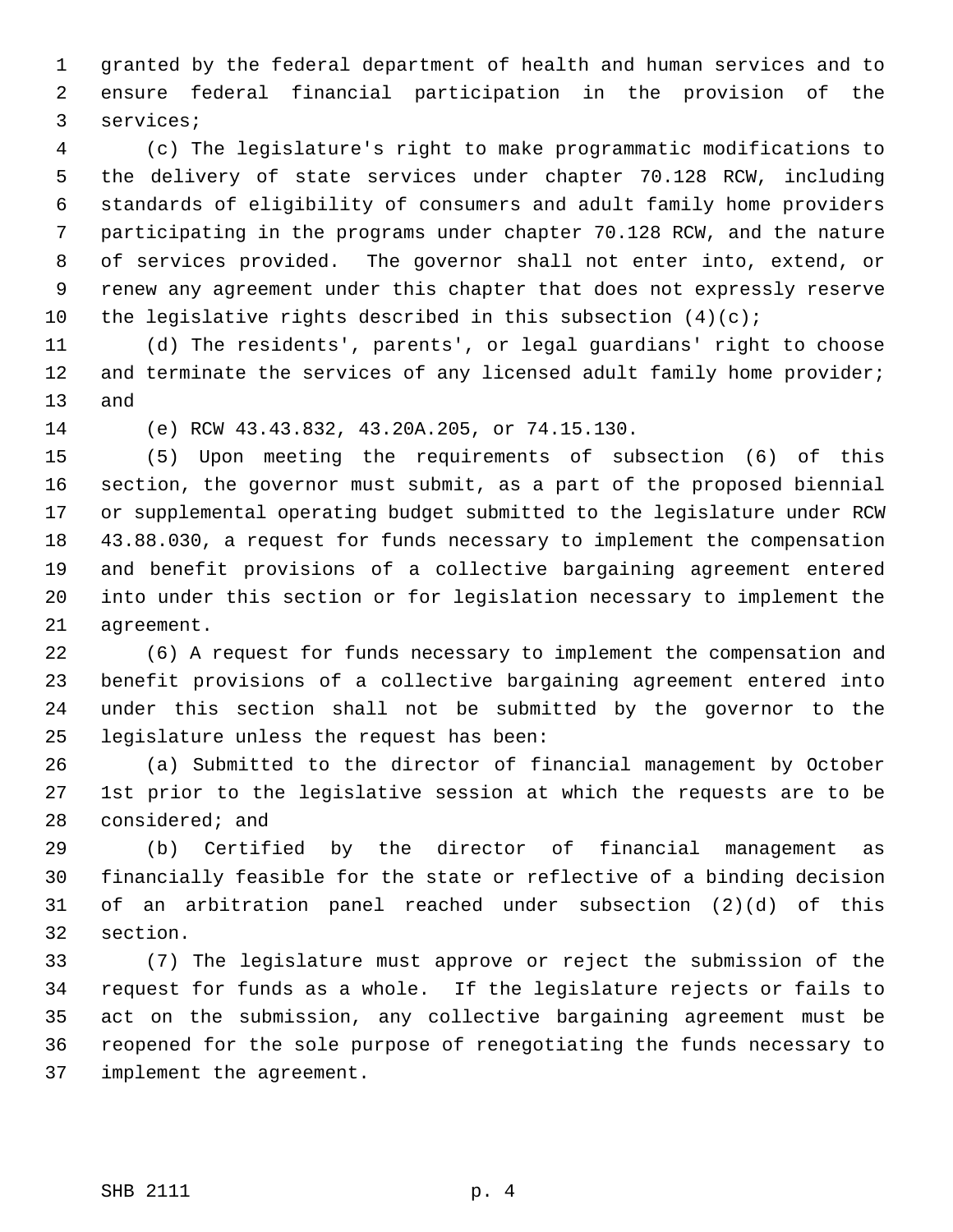(8) If, after the compensation and benefit provisions of an agreement are approved by the legislature, a significant revenue shortfall occurs resulting in reduced appropriations, as declared by proclamation of the governor or by resolution of the legislature, both parties shall immediately enter into collective bargaining for a mutually agreed upon modification of the agreement.

 (9) After the expiration date of any collective bargaining agreement entered into under this section, all of the terms and conditions specified in the agreement remain in effect until the effective date of a subsequent agreement, not to exceed one year from the expiration date stated in the agreement.

 (10) In enacting this section, the legislature intends to provide state action immunity under federal and state antitrust laws for the joint activities of adult family home providers and their exclusive bargaining representative to the extent the activities are authorized by this chapter.

 **Sec. 2.** RCW 41.56.030 and 2006 c 54 s 2 are each amended to read as follows:

As used in this chapter:

 (1) "Public employer" means any officer, board, commission, council, or other person or body acting on behalf of any public body governed by this chapter, or any subdivision of such public body. For the purposes of this section, the public employer of district court or superior court employees for wage-related matters is the respective county legislative authority, or person or body acting on behalf of the legislative authority, and the public employer for nonwage-related

 matters is the judge or judge's designee of the respective district court or superior court.

 (2) "Public employee" means any employee of a public employer except any person (a) elected by popular vote, or (b) appointed to office pursuant to statute, ordinance or resolution for a specified term of office as a member of a multimember board, commission, or committee, whether appointed by the executive head or body of the public employer, or (c) whose duties as deputy, administrative assistant or secretary necessarily imply a confidential relationship to (i) the executive head or body of the applicable bargaining unit, or (ii) any person elected by popular vote, or (iii) any person appointed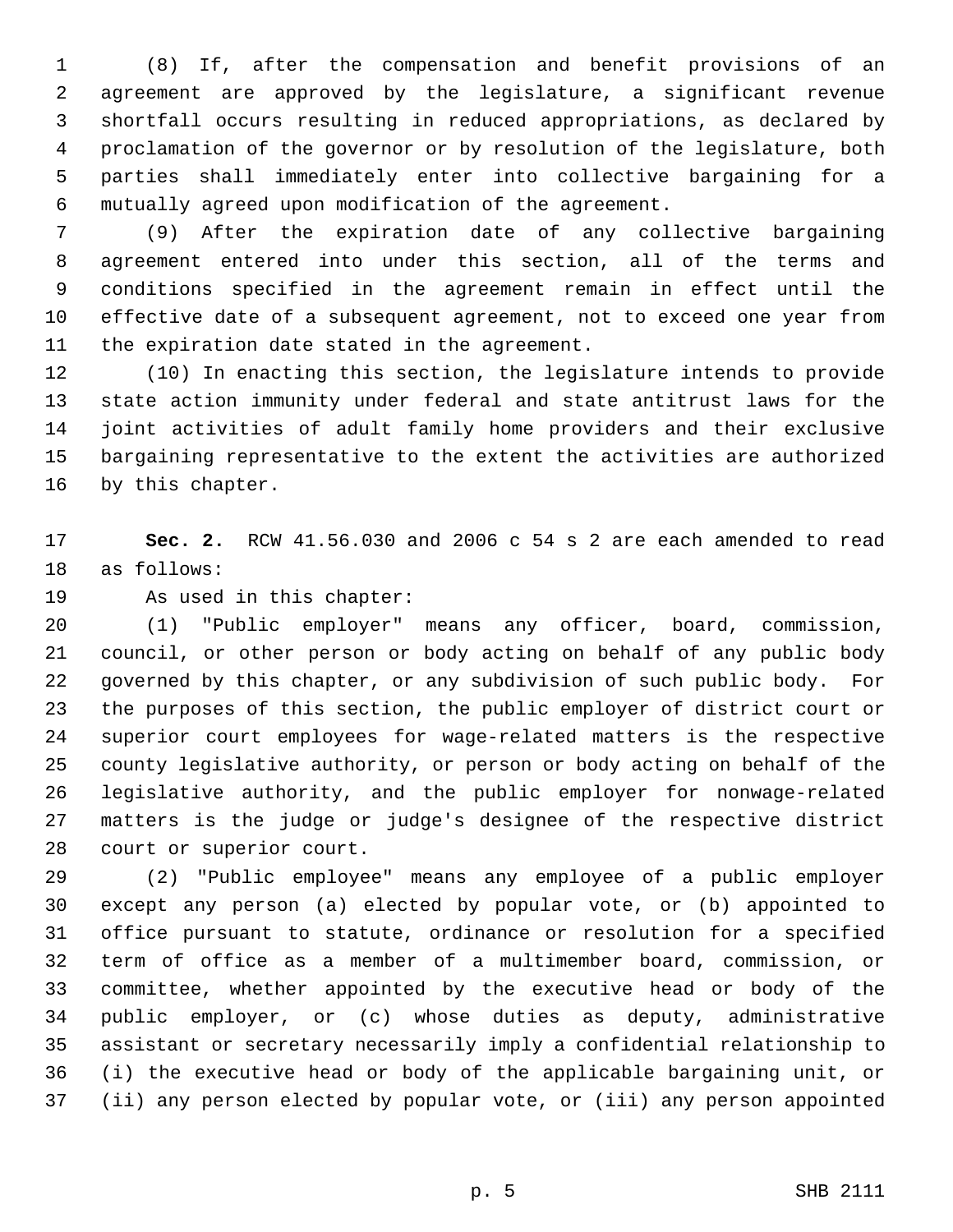to office pursuant to statute, ordinance or resolution for a specified term of office as a member of a multimember board, commission, or committee, whether appointed by the executive head or body of the public employer, or (d) who is a court commissioner or a court magistrate of superior court, district court, or a department of a district court organized under chapter 3.46 RCW, or (e) who is a personal assistant to a district court judge, superior court judge, or court commissioner. For the purpose of (e) of this subsection, no more than one assistant for each judge or commissioner may be excluded from a bargaining unit.

 (3) "Bargaining representative" means any lawful organization which has as one of its primary purposes the representation of employees in their employment relations with employers.

 (4) "Collective bargaining" means the performance of the mutual obligations of the public employer and the exclusive bargaining representative to meet at reasonable times, to confer and negotiate in good faith, and to execute a written agreement with respect to grievance procedures and collective negotiations on personnel matters, including wages, hours and working conditions, which may be peculiar to an appropriate bargaining unit of such public employer, except that by such obligation neither party shall be compelled to agree to a proposal or be required to make a concession unless otherwise provided in this chapter.

(5) "Commission" means the public employment relations commission.

 (6) "Executive director" means the executive director of the commission.

 (7) "Uniformed personnel" means: (a) Law enforcement officers as defined in RCW 41.26.030 employed by the governing body of any city or town with a population of two thousand five hundred or more and law enforcement officers employed by the governing body of any county with a population of ten thousand or more; (b) correctional employees who are uniformed and nonuniformed, commissioned and noncommissioned security personnel employed in a jail as defined in RCW 70.48.020(5), by a county with a population of seventy thousand or more, and who are trained for and charged with the responsibility of controlling and maintaining custody of inmates in the jail and safeguarding inmates from other inmates; (c) general authority Washington peace officers as defined in RCW 10.93.020 employed by a port district in a county with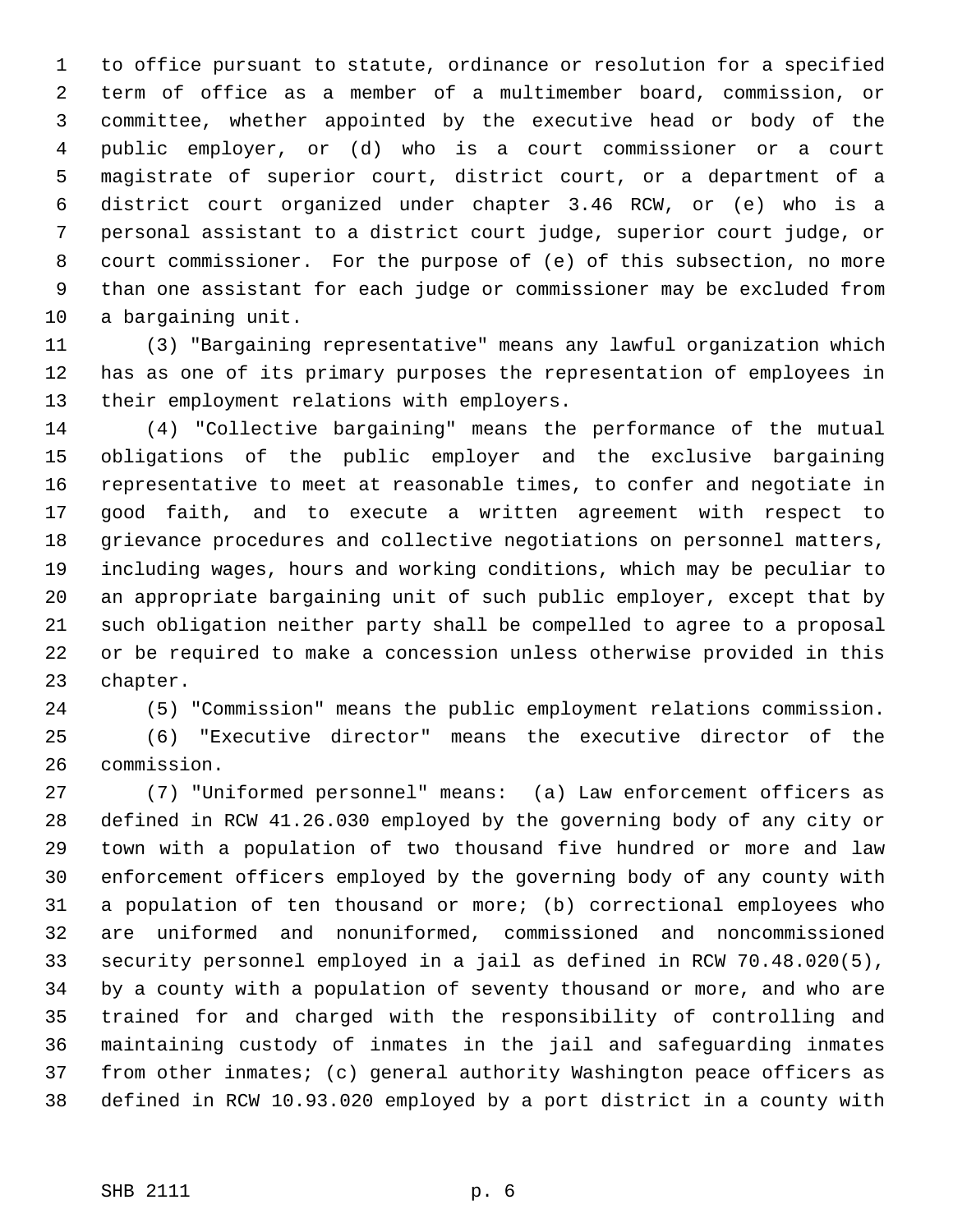a population of one million or more; (d) security forces established under RCW 43.52.520; (e) fire fighters as that term is defined in RCW 41.26.030; (f) employees of a port district in a county with a population of one million or more whose duties include crash fire rescue or other fire fighting duties; (g) employees of fire departments of public employers who dispatch exclusively either fire or emergency medical services, or both; or (h) employees in the several classes of advanced life support technicians, as defined in RCW 18.71.200, who are employed by a public employer.

 (8) "Institution of higher education" means the University of Washington, Washington State University, Central Washington University, Eastern Washington University, Western Washington University, The Evergreen State College, and the various state community colleges.

 (9) "Home care quality authority" means the authority under chapter 74.39A RCW.

 (10) "Individual provider" means an individual provider as defined in RCW 74.39A.240(4) who, solely for the purposes of collective bargaining, is a public employee as provided in RCW 74.39A.270.

 (11) "Child care subsidy" means a payment from the state through a child care subsidy program established pursuant to RCW 74.12.340 or 74.08A.340, 45 C.F.R. Sec. 98.1 through 98.17, or any successor program.

 (12) "Family child care provider" means a person who: (a) Provides regularly scheduled care for a child or children in the home of the provider or in the home of the child or children for periods of less than twenty-four hours or, if necessary due to the nature of the parent's work, for periods equal to or greater than twenty-four hours; (b) receives child care subsidies; and (c) is either licensed by the state under RCW 74.15.030 or is exempt from licensing under chapter 74.15 RCW.

 (13) "Adult family home provider" means a provider as defined in 32 RCW 70.128.010 who receives payments from the medicaid and state-funded long-term care programs.

 **Sec. 3.** RCW 41.56.113 and 2006 c 54 s 3 are each amended to read as follows:

 (1) Upon the written authorization of an individual provider (( $\Theta$ r)), a family child care provider, or an adult family home provider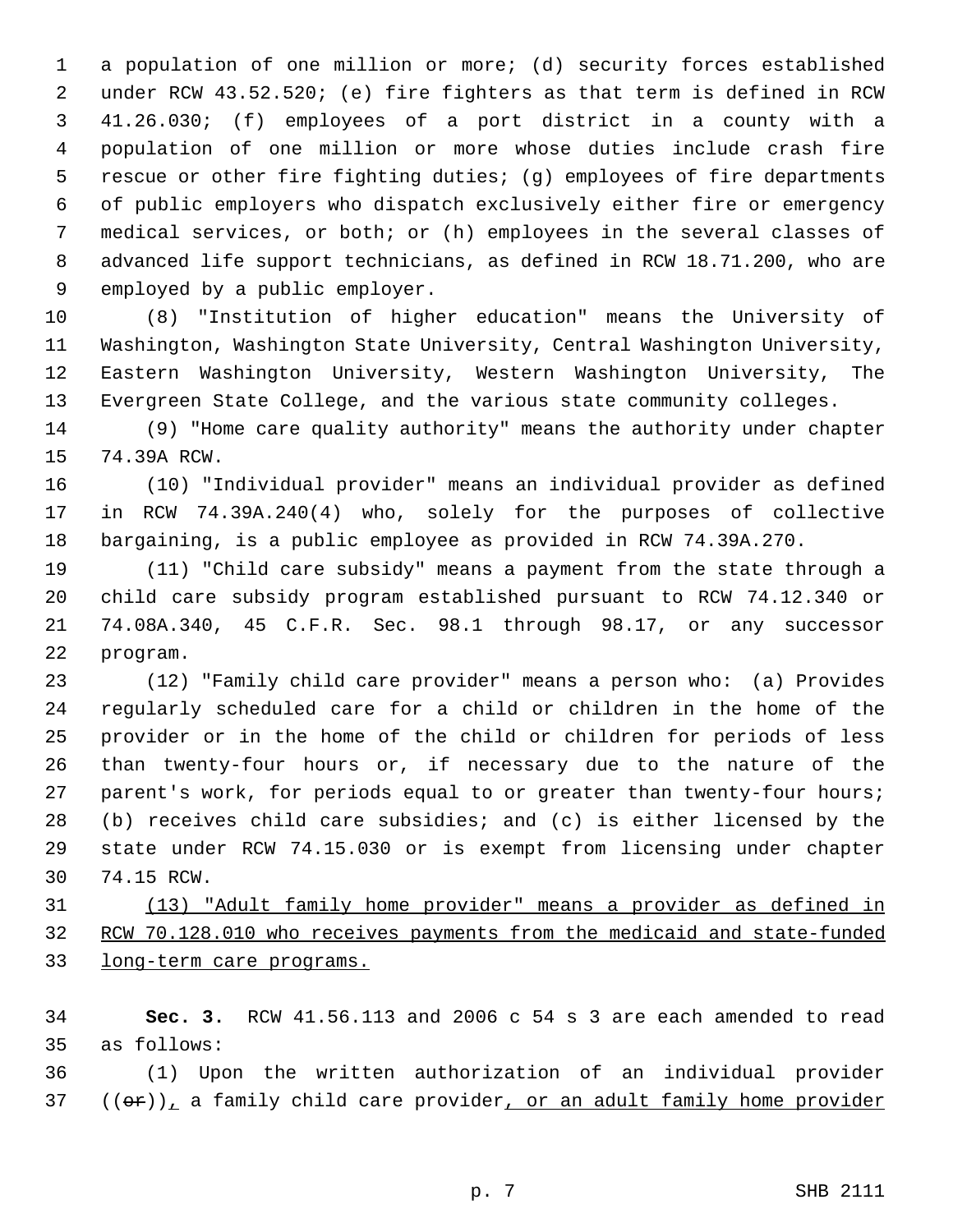within the bargaining unit and after the certification or recognition of the bargaining unit's exclusive bargaining representative, the state as payor, but not as the employer, shall, subject to subsection (3) of this section, deduct from the payments to an individual provider (( $\Theta$ r)), a family child care provider, or an adult family home provider the monthly amount of dues as certified by the secretary of the exclusive bargaining representative and shall transmit the same to the treasurer of the exclusive bargaining representative.

 (2) If the governor and the exclusive bargaining representative of 10 a bargaining unit of individual providers  $((\theta \hat{r}))_T$  family child care 11 providers, or adult family home providers enter into a collective bargaining agreement that:

 (a) Includes a union security provision authorized in RCW 41.56.122, the state as payor, but not as the employer, shall, subject to subsection (3) of this section, enforce the agreement by deducting from the payments to bargaining unit members the dues required for membership in the exclusive bargaining representative, or, for 18 nonmembers thereof, a fee equivalent to the dues; or

 (b) Includes requirements for deductions of payments other than the deduction under (a) of this subsection, the state, as payor, but not as the employer, shall, subject to subsection (3) of this section, make such deductions upon written authorization of the individual provider 23 (( $or$  the)), family child care provider, or adult family home provider.

 (3)(a) The initial additional costs to the state in making 25 deductions from the payments to individual providers  $((\theta \hat{r}))$ , family 26 child care providers, and adult family home providers under this section shall be negotiated, agreed upon in advance, and reimbursed to the state by the exclusive bargaining representative.

 (b) The allocation of ongoing additional costs to the state in 30 making deductions from the payments to individual providers  $((\theta \cdot \mathbf{r}))$ 31 family child care providers, or adult family home providers under this section shall be an appropriate subject of collective bargaining between the exclusive bargaining representative and the governor unless prohibited by another statute. If no collective bargaining agreement containing a provision allocating the ongoing additional cost is entered into between the exclusive bargaining representative and the governor, or if the legislature does not approve funding for the 38 collective bargaining agreement as provided in RCW 74.39A.300 (( $\Theta$ r))<sub> $\perp$ </sub>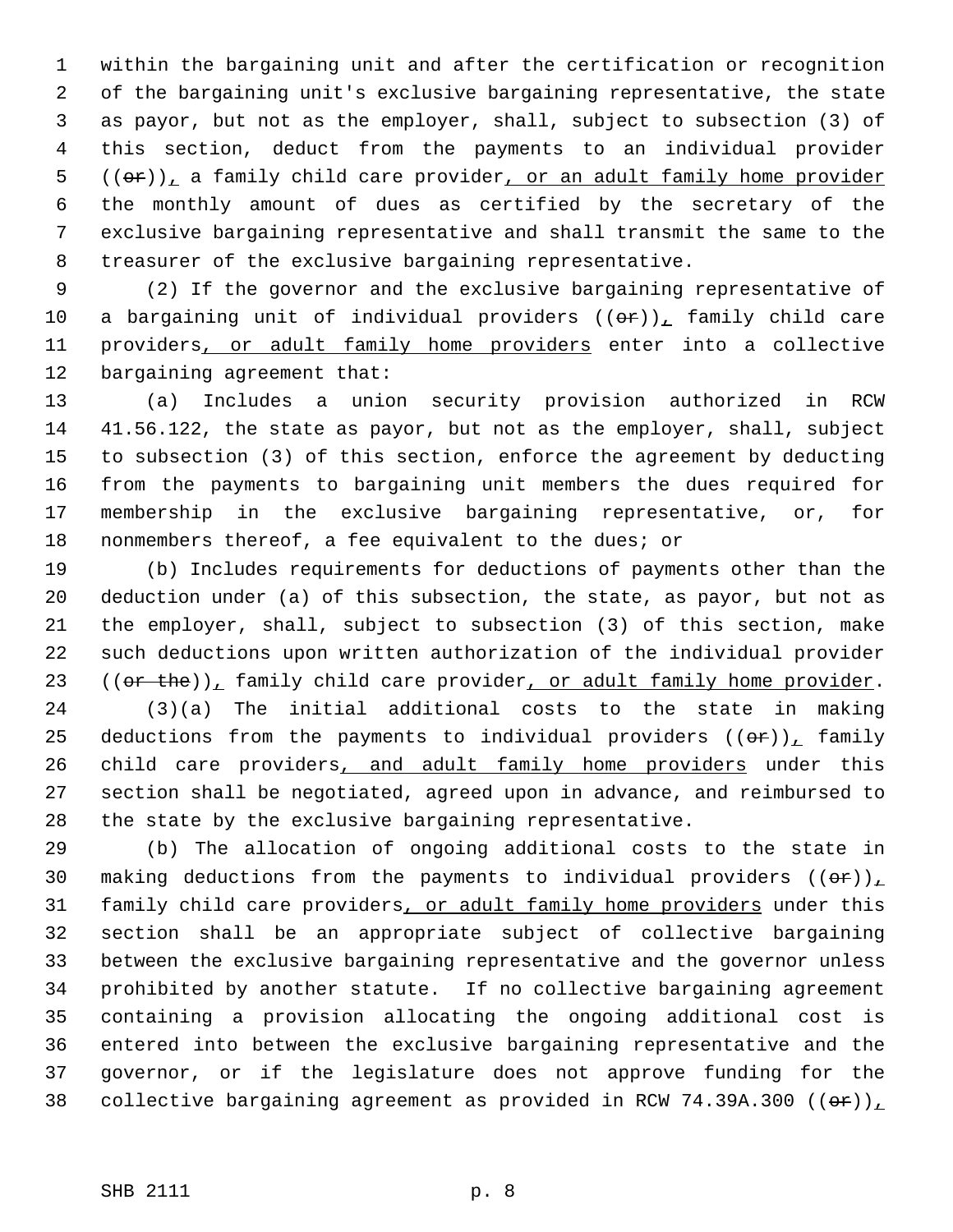41.56.028, or section 1 of this act, as applicable, the ongoing additional costs to the state in making deductions from the payments to 3 individual providers  $((e^p)_L)$  family child care providers, or adult 4 family home providers under this section shall be negotiated, agreed upon in advance, and reimbursed to the state by the exclusive bargaining representative.

 (4) The governor and the exclusive bargaining representative of a bargaining unit of family child care providers may not enter into a collective bargaining agreement that contains a union security provision unless the agreement contains a process, to be administered by the exclusive bargaining representative of a bargaining unit of family child care providers, for hardship dispensation for license- exempt family child care providers who are also temporary assistance for needy families recipients or WorkFirst participants.

 **Sec. 4.** RCW 41.04.810 and 2006 c 54 s 4 are each amended to read as follows:

17 Individual providers, as defined in RCW 74.39A.240, ((and)) family 18 child care providers, as defined in RCW 41.56.030, and adult family 19 home providers, as defined in RCW 41.56.030, are not employees of the state or any of its political subdivisions and are specifically and entirely excluded from all provisions of this title, except as provided 22 in RCW 74.39A.270  $((and))_1$  41.56.028, and section 1 of this act.

 **Sec. 5.** RCW 43.01.047 and 2006 c 54 s 5 are each amended to read as follows:

 RCW 43.01.040 through 43.01.044 do not apply to individual 26 providers under RCW 74.39A.220 through 74.39A.300 ((or to)), family 27 child care providers under RCW 41.56.028, or adult family home providers under section 1 of this act.

## **PART II - NEGOTIATED RULE MAKING**

 NEW SECTION. **Sec. 6.** A new section is added to chapter 70.128 RCW to read as follows:

 (1) Solely for the purposes of negotiated rule making pursuant to RCW 34.05.310(2)(a) and 70.128.040, a statewide unit of all adult family home licensees is appropriate. As of the effective date of this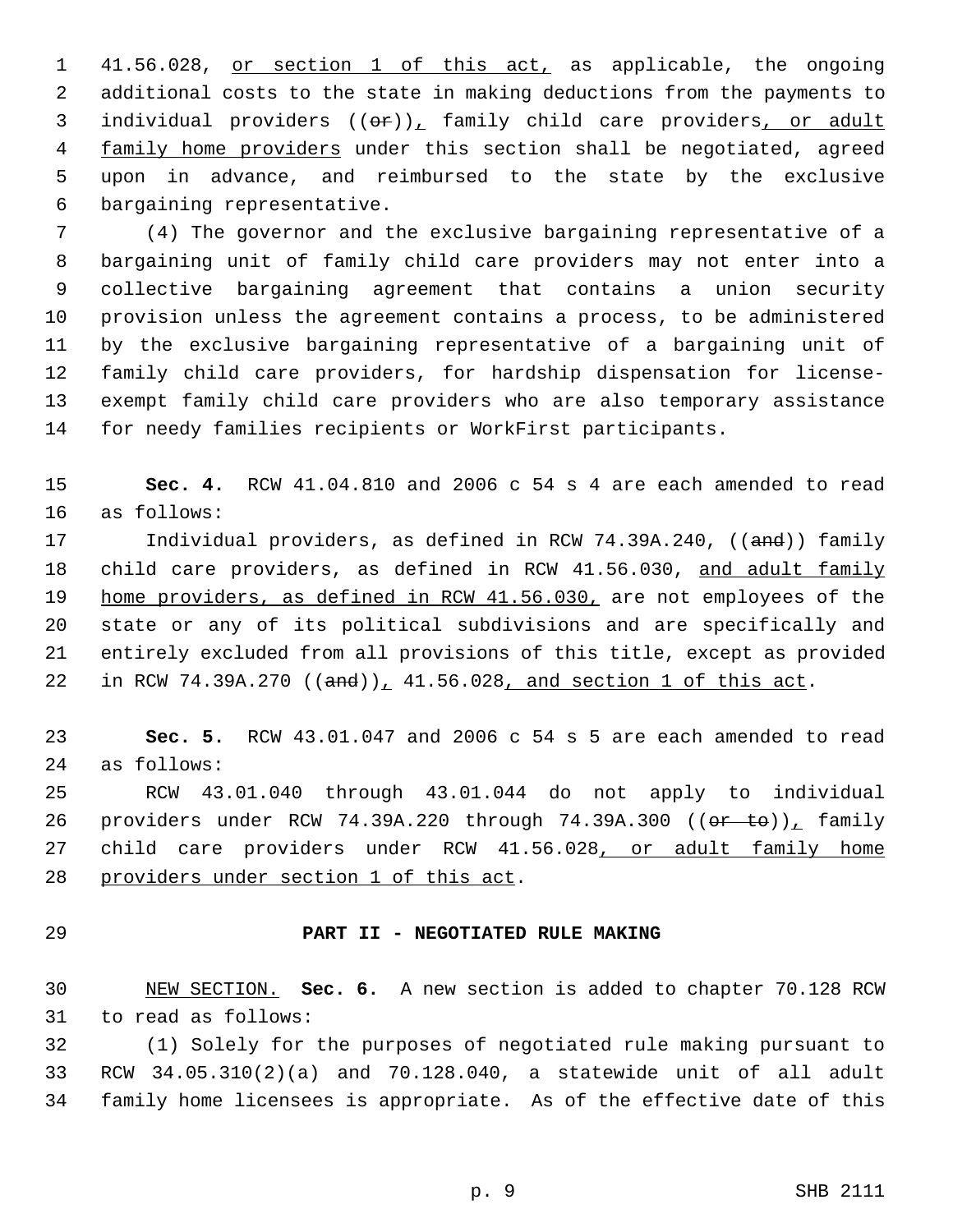section, the exclusive representative of adult family home licensees in the statewide unit shall be the organization certified by the American arbitration association as the sole representative after the association conducts a cross-check comparing authorization cards against the department of social and health services' records and finds that majority support for the organization exists. If adult family home licensees seek to select a different representative thereafter, the adult family home licensees may request that the American arbitration association conduct an election and certify the results of the election.

 (2) In enacting this section, the legislature intends to provide state action immunity under federal and state antitrust laws for the joint activities of licensees and their exclusive representative to the extent such activities are authorized by this chapter.

 **Sec. 7.** RCW 70.128.010 and 2001 c 319 s 6 and 2001 c 319 s 2 are each reenacted and amended to read as follows:

 Unless the context clearly requires otherwise, the definitions in this section apply throughout this chapter.

 (1) "Adult family home" means a residential home in which a person or persons provide personal care, special care, room, and board to more than one but not more than six adults who are not related by blood or marriage to the person or persons providing the services.

 (2) "Provider" means any person who is licensed under this chapter to operate an adult family home. For the purposes of this section, "person" means any individual, partnership, corporation, association, or limited liability company.

 (3) "Department" means the department of social and health services.

 (4) "Resident" means an adult in need of personal or special care in an adult family home who is not related to the provider.

 (5) "Adults" means persons who have attained the age of eighteen years.

(6) "Home" means an adult family home.

 (7) "Imminent danger" means serious physical harm to or death of a resident has occurred, or there is a serious threat to resident life, health, or safety.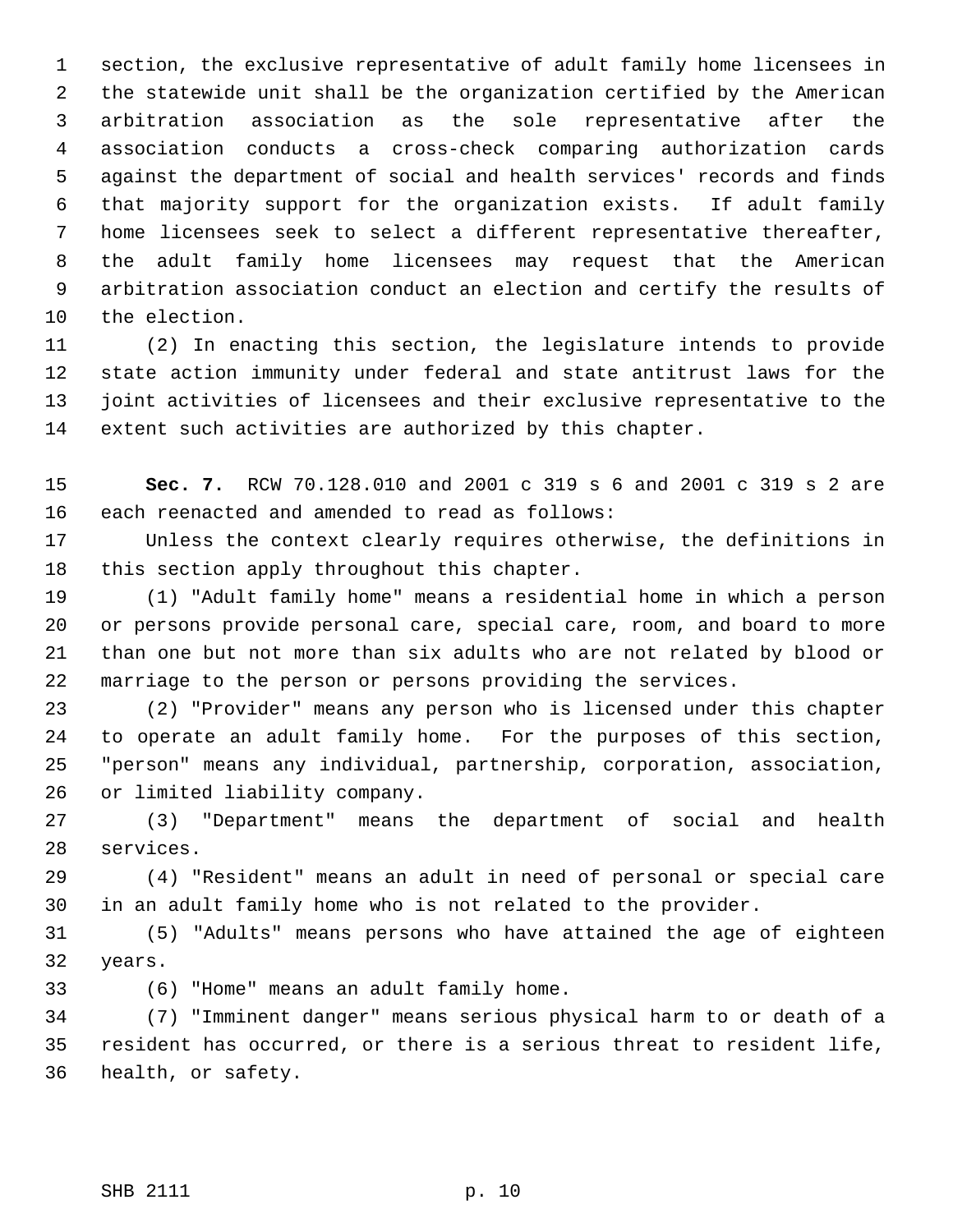(8) "Special care" means care beyond personal care as defined by the department, in rule.

 (9) "Capacity" means the maximum number of persons in need of personal or special care permitted in an adult family home at a given time. This number shall include related children or adults in the home and who received special care.

 (10) "Resident manager" means a person employed or designated by the provider to manage the adult family home.

 (11) "Adult family home licensee" means a provider as defined in 10 this section who does not receive payments from the medicaid and state-11 funded long-term care programs.

 **Sec. 8.** RCW 70.128.040 and 1995 c 260 s 3 are each amended to read as follows:

 (1) The department shall adopt rules and standards with respect to adult family homes and the operators thereof to be licensed under this chapter to carry out the purposes and requirements of this chapter. The rules and standards relating to applicants and operators shall address the differences between individual providers and providers that are partnerships, corporations, associations, or companies. The rules and standards shall also recognize and be appropriate to the different needs and capacities of the various populations served by adult family 22 homes such as but not limited to  $((the + e))$  persons who are 23 developmentally disabled ((and the)) or elderly. In developing rules and standards the department shall recognize the residential family- like nature of adult family homes and not develop rules and standards which by their complexity serve as an overly restrictive barrier to the development of the adult family homes in the state. Procedures and forms established by the department shall be developed so they are easy to understand and comply with. Paper work requirements shall be minimal. Easy to understand materials shall be developed for applicants and providers explaining licensure requirements and procedures.

33 (2) $(a)$  In developing the rules and standards, the department shall consult with all divisions and administrations within the department serving the various populations living in adult family homes, including the division of developmental disabilities and the aging and adult services administration. Involvement by the divisions and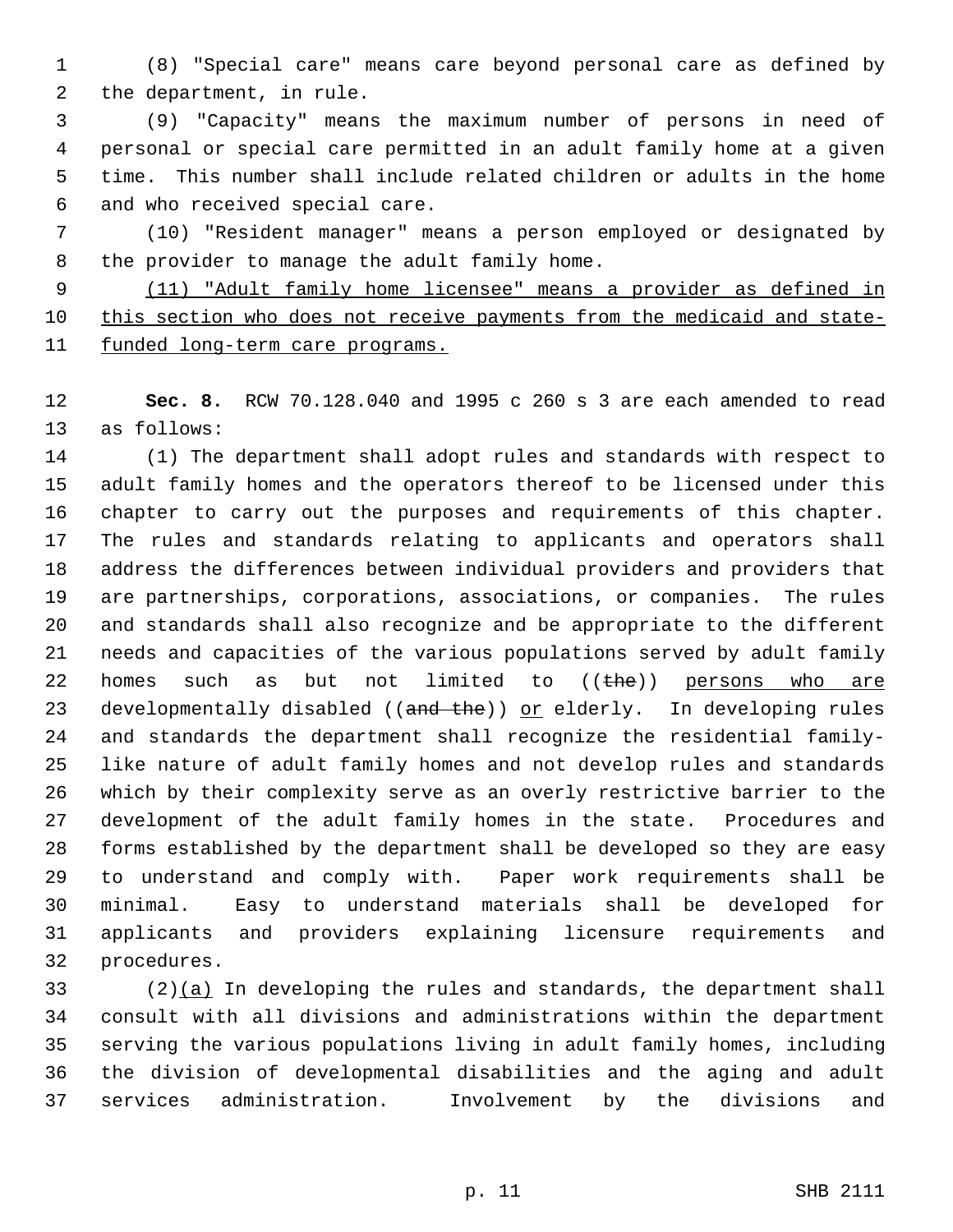administration shall be for the purposes of assisting the department to develop rules and standards appropriate to the different needs and capacities of the various populations served by adult family homes. During the initial stages of development of proposed rules, the department shall provide notice of development of the rules to organizations representing adult family homes and their residents, and other groups that the department finds appropriate. The notice shall state the subject of the rules under consideration and solicit written recommendations regarding their form and content.

 (b) In addition, the department shall engage in negotiated rule making pursuant to RCW 34.05.310(2)(a) with the exclusive representative of the adult family home licensees selected in 13 accordance with section 6 of this act and with other affected interests before adopting requirements that affect adult family home licensees.

 (3) Except where provided otherwise, chapter 34.05 RCW shall govern all department rule-making and adjudicative activities under this chapter.

## **PART III - GENERAL PROVISIONS**

 NEW SECTION. **Sec. 9.** Part headings used in this act are not any part of the law.

 NEW SECTION. **Sec. 10.** If any provision of this act or its application to any person or circumstance is held invalid, the remainder of the act or the application of the provision to other persons or circumstances is not affected.

 NEW SECTION. **Sec. 11.** If any part of this act is found to be in conflict with federal requirements that are a prescribed condition to the allocation of federal funds to the state, the conflicting part of this act is inoperative solely to the extent of the conflict and with respect to the agencies directly affected, and this finding does not affect the operation of the remainder of this act in its application to the agencies concerned. Rules adopted under this act must meet federal requirements that are a necessary condition to the receipt of federal